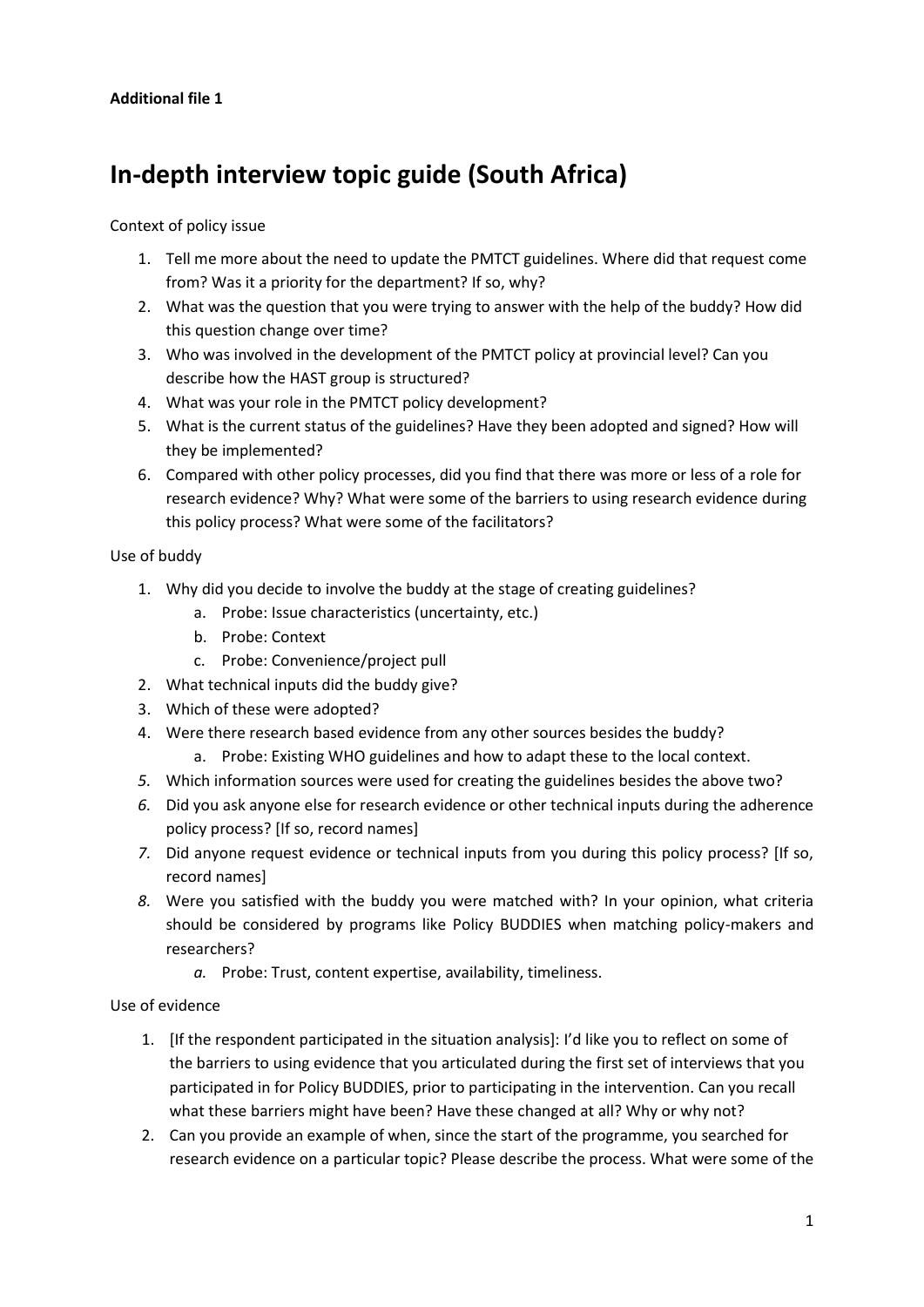challenges you faced doing so? The successes? *[Probe: influence of programme on perceived barriers and successes of finding evidence]*

- 3. Can you provide an example of when, since the start of the programme, you read research evidence related to a policy issue that you were working on? Can you summarize the findings of that evidence in the context of your policy issue? *[Probe: influence of programme on perceived barriers and successes of reading and interpreting evidence]*
- 4. Can you provide an example of when, since the start of the programme, you discussed research evidence with a colleague related to a policy issues you were working on? Do you find yourself discussing evidence more or less than before the start of the programme?
- 5. Can you provide an example of when, since the start of the programme, you explicitly referred to evidence in a document you wrote or a presentation you gave on the policy issue you were working on? Do you find yourself making explicit references to evidence more or less often than before the start of the programme?
	- a. Probe: Symbolic/political use
- 6. Can you provide other examples of how evidence changed your thinking on a policy issue? a. Probe: Conceptual use
- 7. What are some of the barriers to using evidence that still remain? Do you have any suggestions on how to address these?

Overview of the intervention and its implementation

- 1. I'd like to begin by asking you to summarize your engagement with your buddy. How often did you meet, and for how long? What was discussed during these meetings?
- 2. How did you typically communicate? Was it scheduled or ad-hoc?
- 3. Can you describe the features of the Policy BUDDIES programme that you found most helpful? Why?
- 4. Can you describe the features of this intervention that were least helpful? Why?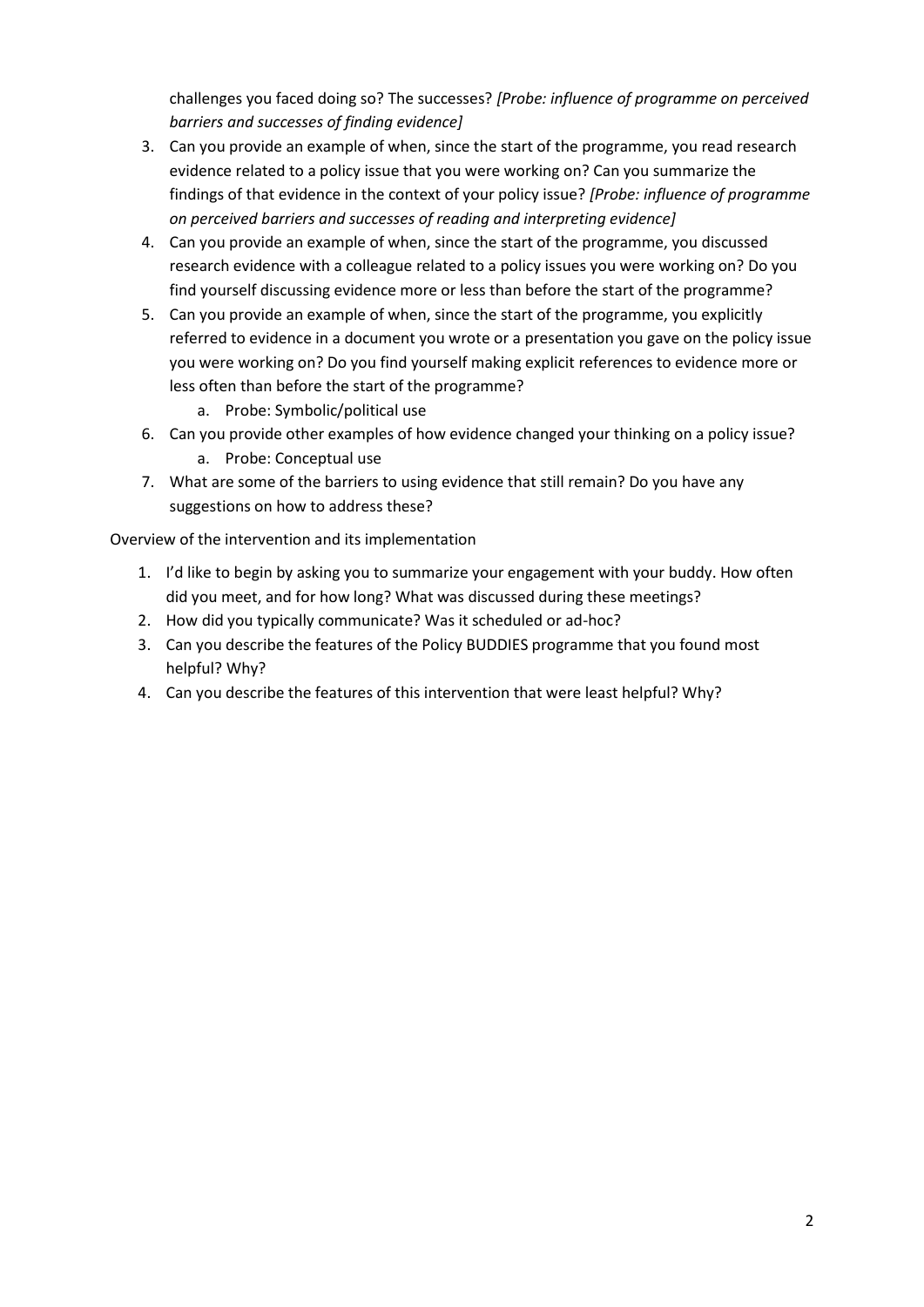# **Structured Reflection tool for buddies**

# **Written structured reflection on buddying by buddies**

As part of the Policy BUDDIES project evaluation, we want people that have been buddies to give us some idea of how it has gone, what has happened, and what you have learnt from this.

"Structured reflection" encourages the writer to step back from their immediate experience and make sense of it in new ways, enabling critical reflection of the overall experience. Please provide approximately two pages of structured reflection. Please could you consider the points below to guide your responses, but also feel free to add anything else that you think is important in reflecting on your experience as a buddy.

- Who have you buddied? What positions do they hold?
- What topics/questions have you covered?
- How did the question come about? Why was it in the policy maker's mind?
- Did the question emerge during development of a new policy? Or during implementation of an existing policy?
- How often were you in touch with the policymaker(s)? Tell us about this. Was it mainly by email, phone, or face to face?
- When did you start working with them (month and year), and when did you end?
- How did you provide the information about the systematic review(s)?
- Did you give the policy makers the reviews or did you summarise them?
- Did anyone critically appraise the information?
- Do you think the review(s) were adequate? How could the reviews have been better?
- Did you receive feedback from the policymakers about the evidence and your inputs? What happened with evidence responses submitted?
- Do you think the exercise was worthwhile? What do you think it achieved?
- As a buddy, what kind of support did you need?
- Did you engage with other buddies? Tell us about this.
- What have you learnt in the process of being a buddy?
- What went well about the Policy BUDDIES project?
- What did not go so well about the Policy BUDDIES project?
- How could a project with these aims be done better in the future?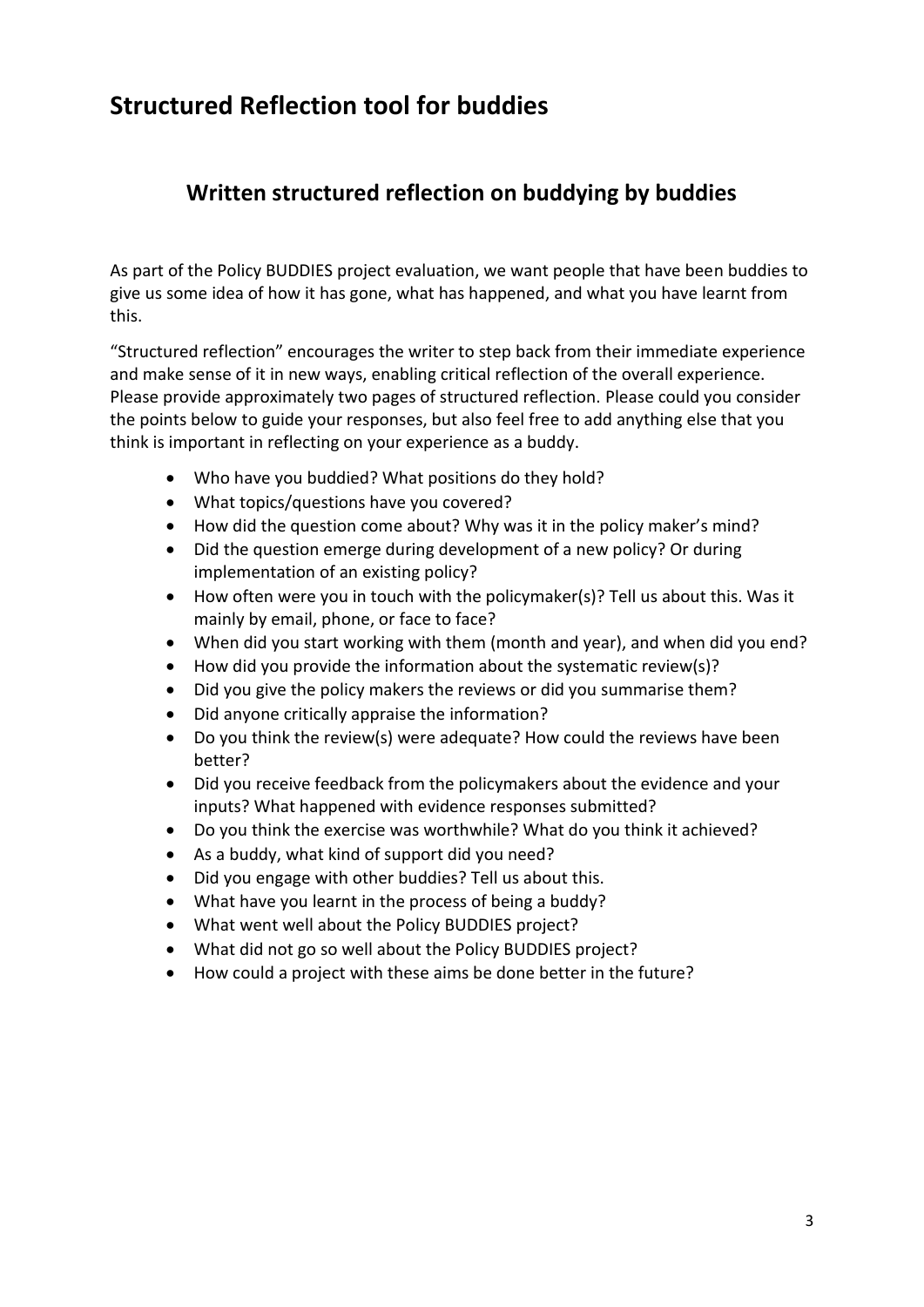# **Focus Group Discussion topic guide (South Africa)**

#### **Welcome**

#### **9:30-9:35**

*Interviewer: Good morning! Thank you for taking time this morning to critically engage in a discussion around Policy BUDDIES and evidence-informed health policy. This is a safe space, everyone's ideas are welcome and appreciated.* 

- *Sign consent form*

### **Overview of the intervention**

### **9:35-10:00**

*Interviewer: Now I'd like for us to talk about the Policy BUDDIES intervention broadly.*

- What have been the major successes of the project?
	- Probe: Process; relationships; activities and tools; outcomes in terms of capacity building and evidence use
	- Which features of the intervention do you think the policy-makers found most helpful?
- What have been the major challenges you faced as buddies? Challenges of the project?
	- Probe: time commitment, logistics, working with the right/wrong people, characteristics of the policy issues, characteristics of the evidence
	- How could these challenges be overcome?
	- Which features of the intervention do you think the policy-makers found least helpful?

#### *[By end, Interviewer to write down one success and one challenge for the group activity]*

**Break-out: Root cause analysis activity (Supplies needed: Markers, printed out colour guide, notecards blank and with identified parts, string, thumbtacks)**

# **10:00-10:15**

*Interviewer: Let's analyse the root causes of one of the successes and one of the challenges you identified. "Root cause analysis" is a method that helps us brainstorm and identify the root causes of outputs or outcomes we observe in programmes. Here is an example [show example]*

*Now let's develop root cause analysis diagrams in two small groups. The first group will brainstorm and analyse the causes of the positive outcome we observed (INSERT SUCCESS) and the second will brainstorm and analyse the causes of the challenge we identified (INSERT CHALLENGE)*

*Please spend 15 minutes discussing as a group, and we will reconvene to present and discuss each diagram.* 

# **10:15-10:30**

*Discussion for the RCA diagrams:* 

Which of these could be addressed by the project? Should they? How would you address them?